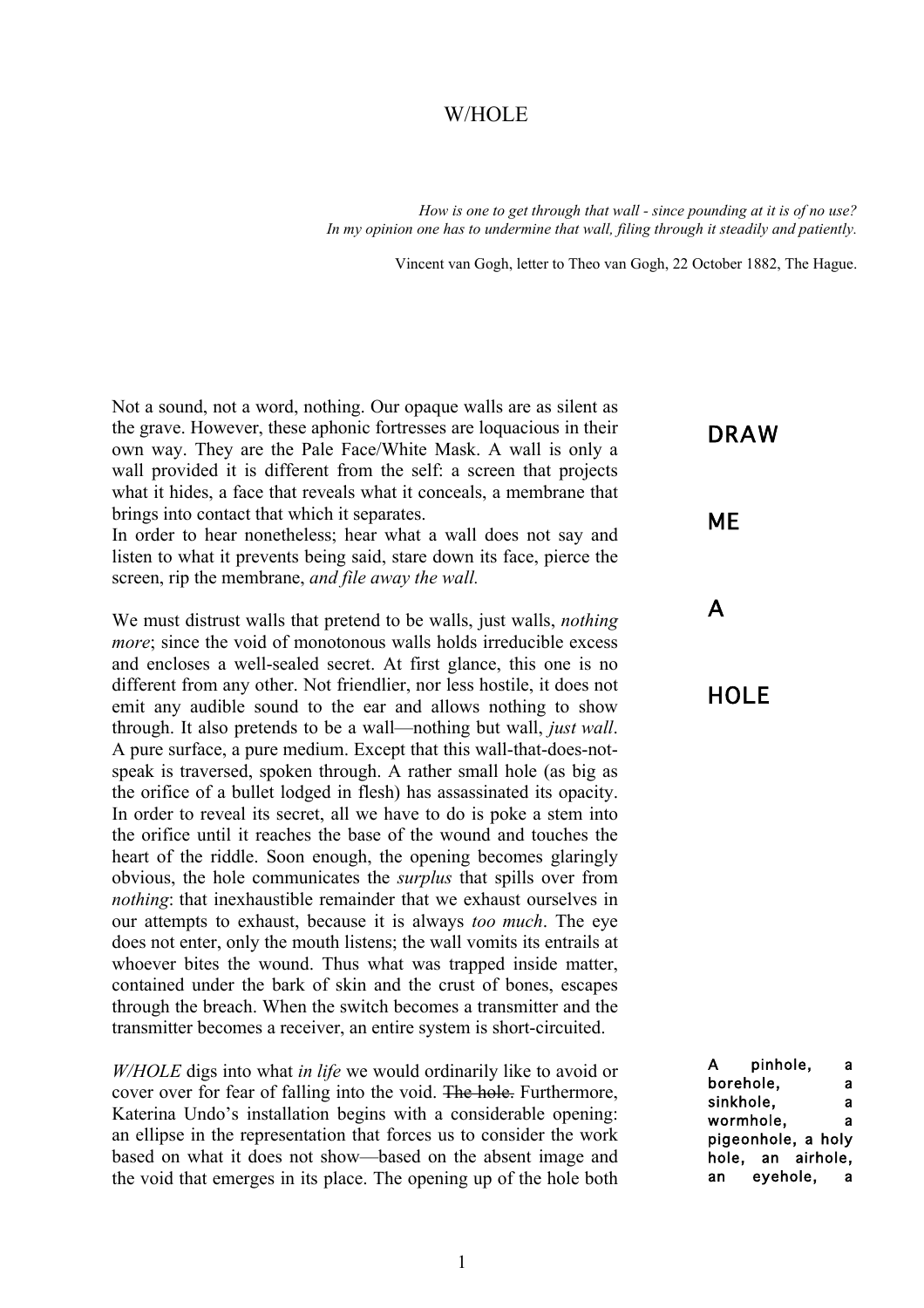alters and liberates; it perforates the subjective surface and releases the noise that lies impatiently beneath the layer of skin. *W/HOLE*  represents nothing; its system ruins the edifice of image and undermines the wall's project, which would like to construe life as something outside of art. The hole tears the veil of representation, which distinguishes and maintains an inside at a distance from an outside. In a single movement, it reveals what it pierces through: the tenuous limit of a membrane that maintains the relationship between the strange and the familiar, the other and the same. In the shrillness of a cry and the transience of a breath, this continually traversed (yet never extenuated) boundary forms a threshold where *I* resonates with the self's own otherness.

What comes out one side to penetrate the other is a 'reality supplement' that is grafted to our lives, an outside that gradually dilates *its own* inside as it overfills and invades it.

Looking no longer suffices to see if there's nothing (or at least next to nothing) to see—a wall/a hole/a stem is still something; when there is Nothing to see. It is therefore important to *see* differently, without the eyes. To give up looking to the point of becoming blind to seeing- then listen.

Listening, as only the hard of hearing know how: by lending one's mouth instead of one's ear, to hear 'the unheard of' that paves its way on the inside. Now we are deaf and blind to the rest, in dark night. It is possible to see better in total darkness than in blinding light. Since space has narrowed down to the marrow*,* the mind can reach where the eyes can't see, under skin, inside the skull. There is a vast world of flesh and bones that resonates inside, a noisy world to be probed *viva voce.* With this deafness and this blindness of another kind, narrowed down to the IN side yet connected to the OUT side, we are now dreadfully open to possibilities: ready to receive the unexpected, since it always arrives, in a way that we never expected. That which we do not expect but yet still occurs the accident, the event, the other, the noise—always manifests itself by ruining order and foiling reason.

Katerina Undo's sound installation undoes the grammar of the body, the hierarchies established between the organs and the senses, by creating new circuits and new and original connections. Body/Hole/Stem/Skull/Wall/Mouth/Bone. From the hole created to the existing hole, from the transmitter to the receiver, the trajectory is impossible to define. It is a continuous current that links heterogeneous elements together in a circuit without head or tail, without beginning or end. Anatomy has made humans docile and reasonable machines, subjected to the rule of the head, to the allseeing eye and the diktats of verticality. Now, this great diseased and alienated body that is dissected by the strident nature of the voice, gradually breaks up as the wall cracks, as an established system is deconstructed; numbed by blanks, swallowed up by the hole, the *organs* fall one by one, sweeping blatant oppositions, keyhole, an arsehole, a chuckhole, feedholes, a buttonhole, dholes, tholes, dreamholes, peep-hole, a hole in the heart, a black hole, a hole in the wall, a hellhole.

NO. HELL, A HOLE. JUST A HOLE. NOTHING ELSE BUT A HOLE. A WHOLE HOLE.

To draw a hole, one needs to draw something else. What comes before or after the hole, the prefix, the suffix, the supplement that the hole pierces through. A pin, a sink, a worm, a worm ? an eye, a door, an arse, a key, a sink ! a button, a face, a heart, a sky, a pigeon ? one wall, two and four dreams, some air and a few stars. Hell ! How to draw a hole as whole, that contains all, nothing more/ nothing less ?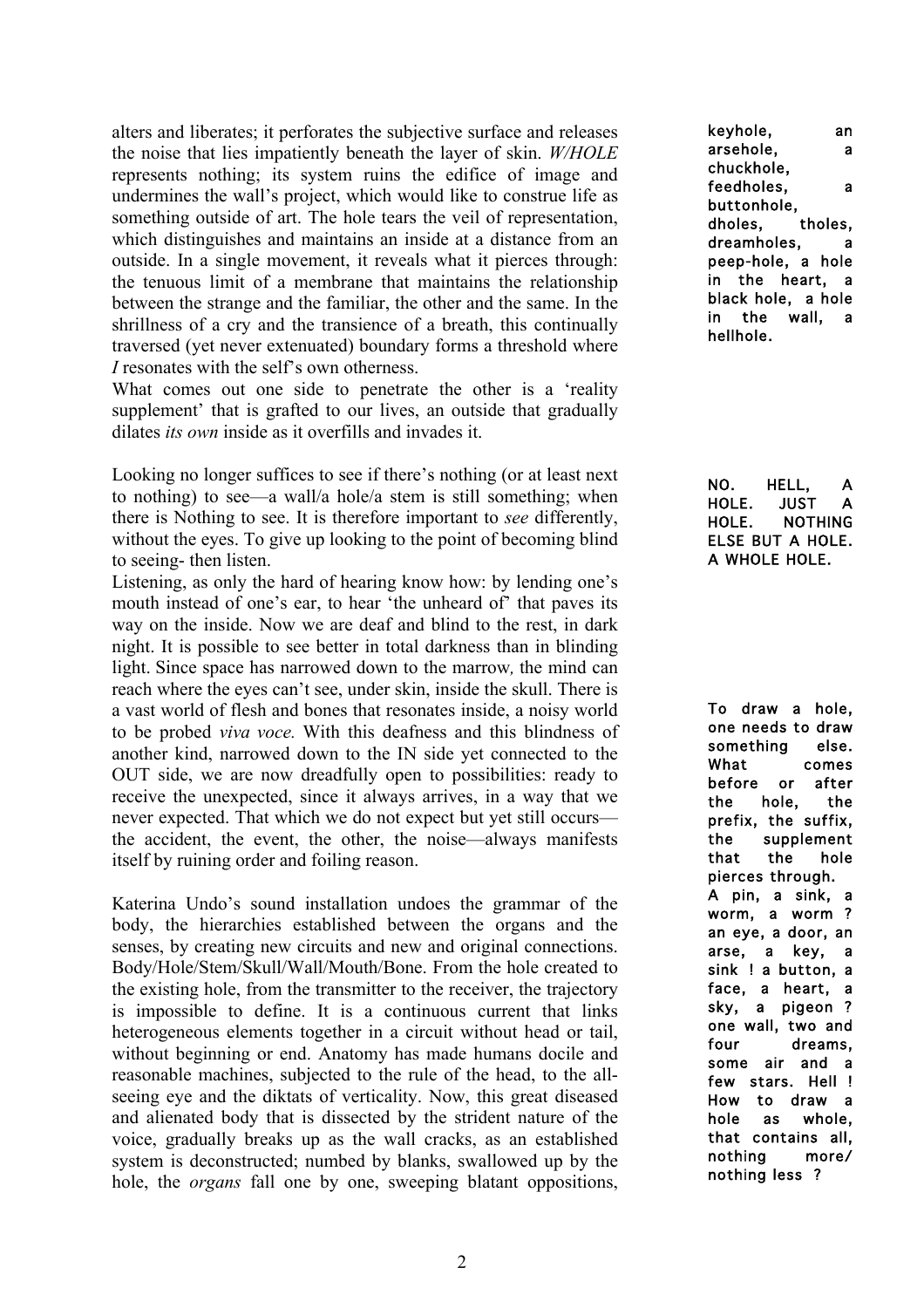established categories and comfortable habits along with them in their endless fall.

The blueprint of the *body without organs* is simple but it requires pure and aimless desire and method in order to disrupt automatic gestures and throw the human machine into panic. To make oneself a body without organs, start from the toe rather than the eye, from the feet instead of the head; make the spleen *dance* with the heart, the mouth with the colon, the flesh with the psyche: learn to dance backwards so that *this wrong side* becomes *the right place.* Turn the *contemporary body* upside down until it flies into pieces, then gather up all of the shards without leaving a single one aside and juggle with these thousands, tens of thousands of aspects that form so many *selves*.

In this game of musical chairs and free associations, we discover a fluid network of nerves and intensities in which nothing holds still, everything circulates, nothing stays, and yet, yes, *it* holds, *it* makes sense in all directions. When the body is traversed just like a wall, it becomes a porous expanse that the skin stretched over the bones is no longer able to make watertight. Just enough remains—all that is required in terms of holes and surrounding skin in order to create a resonating chamber and produce an auditive, polyphonic, and *xylophonic* body.

Inside, it speaks, someone speaks—but who speaks *me*? The wall's separation collapses by way of the schizophrenic language that operates through proliferation and multiplication. Good things always come in threes, fives and more; one needs as many heartbeats, laughs and screams, as *the minute of* one's *states* requires.

The VoiCE that was expulsed from its original dwelling is a disturbing, homeless vagabond; just two letters separate it from the VoiD. There is no body to assign it a stable location. No face to identify it. *Nobody.* Nemo sets out to conquer his own name and must undertake a long journey in order to be *someone.* As for the voice in search of a new and original body, it eventually *finds the bone.* One must start from the middle in order to understand who is taking the place of the Self and leaving it vacant again so soon, who is speaking from the "I" and addressing the impossibility of being oneself: *Who am I? Where do I come from? I am Antonin Artaud*, Artaud who says *NO*.

A visitor. Or rather, a ghost.

From the hole where he lies buried, Artaud, who died in 1948, returns to haunt the living that he never perhaps left entirely, with the intention of celebrating life through its two extremities and multiple facets.

Of *Artaud-le-Mômo* whose body has returned to the dust, there remains only the voice, as white as a white noise, as bare and electric as an exposed nerve. On the return voyage, *old Artaud* lost Slowly getting to the bone, a hole always comes with the more that it lessens.

Look for the gaps and the cracks that each letter and each word are opening instead of filling in. All that blank whiteness or is it white blankness in which meaning falls, and greatly fails.

ECHO has fallen for Narcissus who is falling for his own image. We all fall for better or worse, apart or through, in love or oblivion. Talkative Echo has no longer a voice of her own, can no longer speak with her NAME, for her self. Diminished in tongue, doomed to repeat the words of others, she is the everrespondent, the never-speaker, the neveradressee. What she hears and what she receives, Echo imitates it and gives it back. Gives back words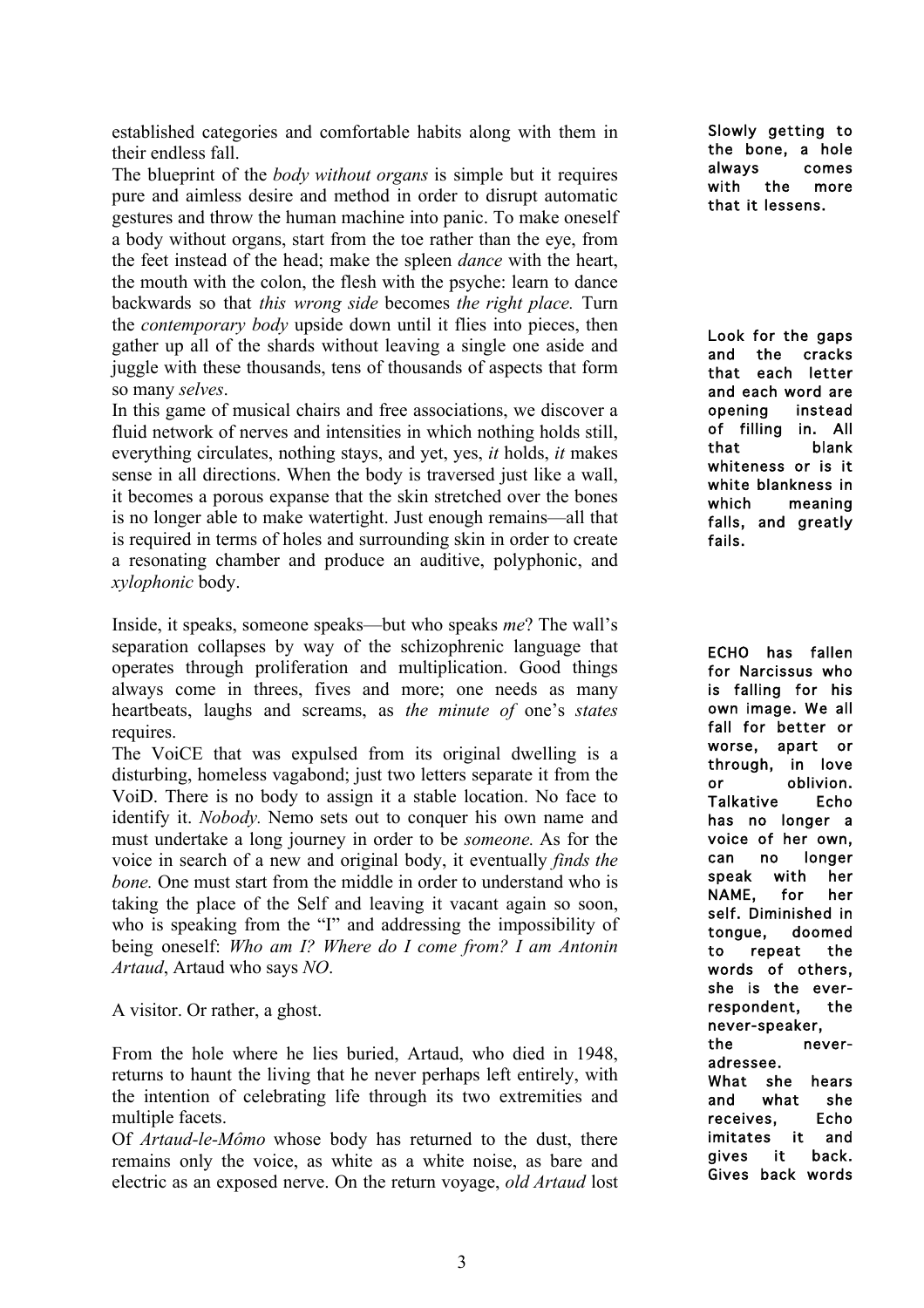*his flesh* and kept only the rot-resistant bone, what remains when all else has gone. The voice and the bones that have turned into stones, that is also what remains of talkative Echo, whose body was consumed by unrequited love. Since then, the echo—the voice on the (perpetual) return journey—ensures the wanderings of words, the permanency and flows of desires relieved of their object.

Ordinarily, we call this a *voice from beyond the grave*: a spectral voice that reaches us from "the other side", the final resting place from which it is said that only poets return. But this return comes at a price. In order to be able to articulate loss and resurface with it in the light of day, one must have experienced loss and trembled in a starless darkness. One must have experienced the hell of the hole. The rare ghosts always sacrifice something there: the object of desire, the reflection, the shadow, or the substance of the self.

Artaud speaking in my head, the other side is now closer than it has ever been, closer than it is supposed to be. Firstly, away from a mouth yet close to a breath. Then inside. Swallow. Inhale until the limit has been incorporated. This other side that is none other than this, reveals the repressed side of existence that is declared obscene and abject. *You are saying some very bizarre things, Mr Artaud.* In Artaud's voice, the final breath meets the first, and the first is haunted by the last. God is dead with heaven in his pocket; henceforth, life is here and nowhere else: *from the hole, you will return to the hole.* 

Yet Artaud, who is now well and truly dead and buried, was somehow already dead when he was alive, "suicided"; like his brother-in-arms Vincent Van Gogh, *the man suicided by society*, who painted convulsionary landscapes and wounded suns—the world, drunk with (an excess of) reality. In this twofold and ambiguous expression, we must hear the voice of an individual whose *neck was wrung* by society that did not open its ears wide to hear him, because it has never been able to stand the voices of those who are too lucid and who make themselves hoarse crying out into the void.

Artaud-le-Mômo wrote despite diagnostics, judges and their judgements, against poetry, literature and hacks, and above all, despite and against language. He wrote the same way as he drew or spoke: in syncopes, in the cavities and peaks, by scratching endlessly at the skin of words and the decorous surface of things, in order to exhaust the filter that intervenes between my flesh, my thought, and my-self. The more it scratches away, the more these words do away with superfluousness. They methodically exceed the mother tongue and the paternal law of the uppercase: the closed and asphyxiating system that Œdipus was first locked up in, with the rest of us not far behind him. It is the speech of an ageless and sexless man, since it reflects all ages and all sexes; untranslatable, multiple, and foreign like a foreign body penetrating the organism to contaminate it from the inside. The parasitic logic of W/HOLE is that of the noise that invites itself to the host's table without being which are not hers anyway. The economy of the gift seems at work. One says and sends his saying, the other receives or rather takes- she who receives gives back in return. True, one might give to better receive. But there are certain things one can neither give, take, receive nor give back ; such is time, such is memory ; such is death, such is oblivion.

Echo has fallen for Narcissus who falls for himself. Neither can reach what would please one and the other, neither can reach one another. The former is deprived of a proper I, the latter drowns in it. Both have fallen, are falling into failure. Flesh is gone, bones have turned into stone. Vox manet, only voice remains and bones are left, dispersed like dust and sand in the air. Voice stripped bare from flesh wanders around without a destination, without a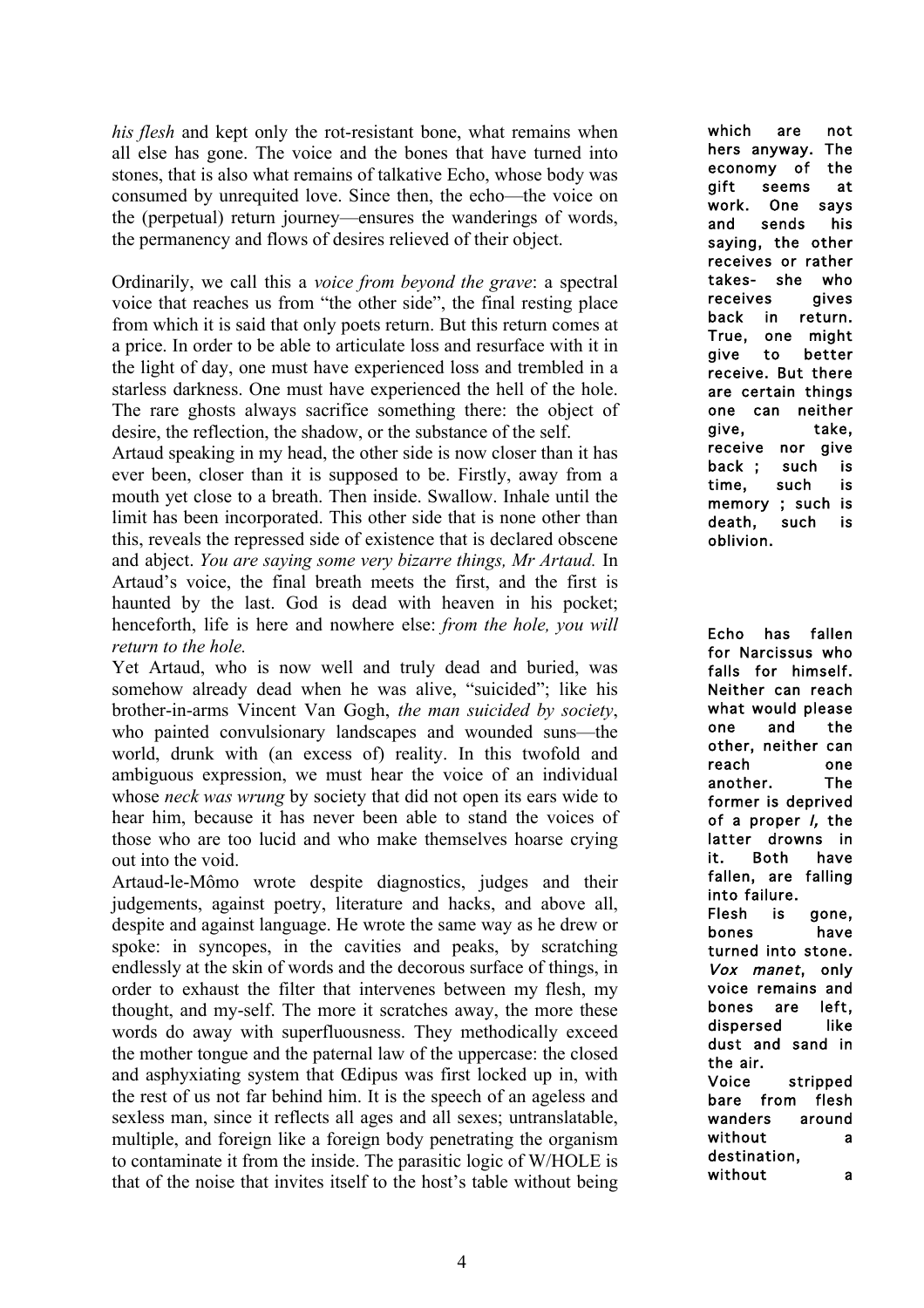invited. Except that the permeability of the hole transforms the abusive one-sided relationship of the parasite into a mutual exchange. Body/Wall/Mouth/Skull/Bone, soon all the elements of the system in immediate proximity to one another will affect and parasite each other. In the end, at the other end, the *I* offered for common usage is no longer mine, no longer my own. With my self dispersed, *I* become clandestine and vagabond in my own body.

*To Have Done With the Judgement of God* ambitiously hoped for a double ending, a double murder: that of the Verb that sucks the life out of what it names and that of mute speech that is unable to restore vitality to things. Already announced yet continually postponed, the death of God, that *monkey,* judge and thief all in one, since the body no longer has its holes, I is without Self and the flesh is pallid. *Neither my cry nor my fever belongs to me.* 

*To Have Done With the Judgement of God* was also Artaud's testament, since he died the following year. Originally designed for broadcast as a radio programme, its goal was to shout out flesh, shake up the carcass, and stutter the tongue to vibrate thought. But the *pursuit of fecality* frightens morals and outrages good manners. The programme was first cancelled, and then reprogrammed for a smaller audience. For wont of finding more than one ear, Artaud's electric verb was smothered by its muzzle and went underground.

Antonin wrote. He wrote letters too, many letters: letters to the editor, to his psychiatrist, to his friends and his censors, to Jacques, Yvonne, Robert, Paule, Fernand, Max, and the others in order to speak of the evil that eats away at thought, and protest that this evil is not madness but rage. Some of these letters reached those they were addressed to, others remained on the platform; since they were not heard, many remained *dead*.

Antonin did not address Katerina Undo with her NAME. He would have been incapable of it; he didn't know her. Between him and her, between him and us, lies the great gulf of time. However, the letter and the voice always take a certain time to reach their destination. This gap that marks the distance between a starting point and an arrival point, the spacing and interval between two *letters*, manifests the inaudible difference that exists within a whole. HOLE/WHOLE

The *letter* and the voice may also never reach their destination: get lost en route or be poorly read, misread or misunderstood. Each *letter* carries in itself the risk of a potential failure, that of wandering endlessly around without ever finding an ear or a home. This is what Derrida, corresponding with the never quite corresponding, called the *destinerrance* of the letter: a destiny in and of wander.

What good is a voice if there is no one to hear it? Katerina Undo's approach might start there: based on this rift and blank that by depriving an utterance from its reception, deprives a thought of its recipient. No home nowhere. Now everywhere is home. Echoing Echo repeats the words of others in wander, free of body, soon even to be uncoupled from bones. But what she gives in return is never the same, never matching what has been said, what has been sent in the air. Garrulous Echo swallows the first words of each sentence, keeps them for herself, hides them from ear, then spits out the last words out of many. Is anyone here ? he asks. … Here, she replies. Why do you fly from me ? he wonders. … Fly from me, she says.

There is a hole in the sentence, blankness in her voice. There is difference in the air. Words are falling into void, soon in oblivion. There is a hole in the sentence and nothingness voicing in between. In that interval, Echo has found her voice ; now hear her making her difference.